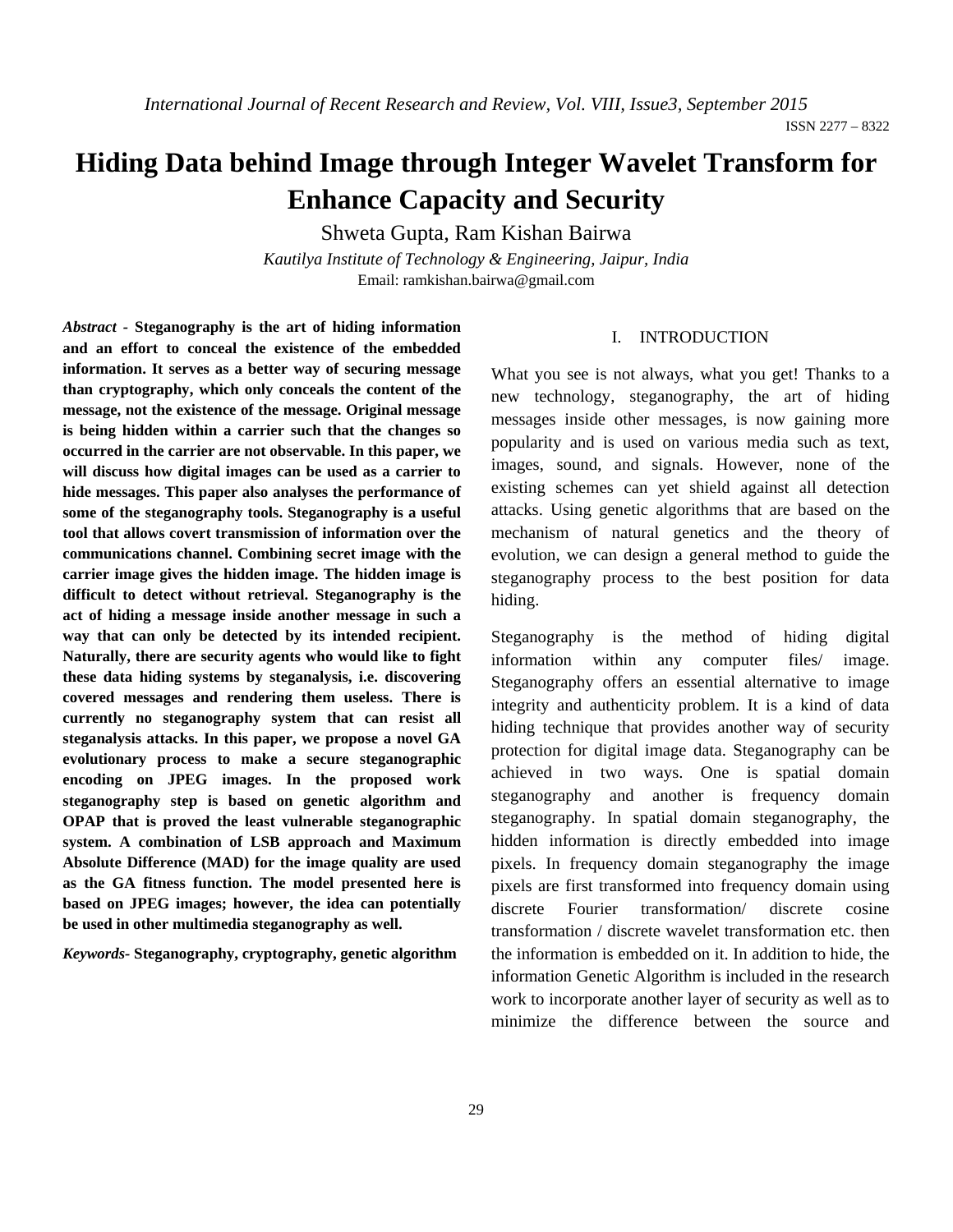embedded image pixel for more sensitive application like military people, research institute and medical diagnosis etc. The most common method to make this alteration is usage of the least-significant bit (LSB) developed through masking, filtering and transformations on the source image.

Cryptography is a technique for securing the secrecy of communication. Many different encrypt and decrypt methods have been implemented to maintain the secrecy of the message. , it may also be necessary to keep the existence of the message secret. Steganography is the art and science of invisible communication of messages. It is done by hiding information in other information, i.e. hiding the existence of the communicated information. In image steganography, the information is hidden in images. Today steganography is mostly used on computers with digital data being the carriers and networks being the high-speed delivery channels. The difference between Steganography and Cryptography is that the cryptography focuses on keeping the message content secret whereas in steganography focus on keeping the existence of a message secret. Steganography and cryptography are the ways for protecting information from unwanted parties. Watermarking and fingerprinting are the other technologies that are closely related to steganography. They are mainly concerned with the protection of intellectual property. In watermarking, all of the instances of an object are "marked". The kind of information hidden in objects when using watermarking is usually a signature to signify origin or ownership for the purpose of copyright protection. On the other hand, different, unique marks are embedded in distinct copies of the carrier object that are supplied to different customers in fingerprinting. With this the intellectual property of owner to identify customers who break their licensing agreement by supplying the property to third parties. This work reviews the LSB algorithm and DWT algorithm used for image steganography to illustrate the security potential of steganography for business and personal use [1].

### II. RELATED WORK

In [2], Chao Hsu *et.al* presented a data-hiding technique namely the bipolar multiple number base to provide capabilities of authentication, integration, and confidentiality for an electronic patient record (EPR) transmitted among hospitals through the Internet. This technique can be used for hiding those EPR related data such as diagnostic reports, electrocardiogram, and digital signatures from doctors or a hospital into a mark image representing the mark of a hospital which is used to identify the source of an EPR. The bipolar multiple bases are a number system use multiple positive and negative base numbers to represent the numbers. The proposed technique uses the tolerant error (TER) between the mark image and its JPEG decompressed image to obtain the base numbers.

In [3], C. C. Thein *et.al* proposed a simple and fast method for high-hiding capacity based on the modulus operation. A good image vision quality can be achieved by using this method without the need for postprocessing. Although, this method is almost as simple as the LSB method in both embedding and extracting, it has a high-hiding capacity in which it can hide a  $256 \times 256$  or  $256 \times 512$  image in a  $512 \times 512$  host image.

A novel steganographic method based on least significant-bit (LSB) replacement and pixel-value differencing (PVD) method is developed by Wu *et. al* [4]. The PVD method depends on the difference between two consecutive pixels. A smooth area in an image gives a small difference value but an edged area gives a large difference value. In the smooth areas, LSB method is used to hide the secret data into the cover image while using the PVD method in the edged areas. The proposed method can hide much larger information and maintains a good visual quality of stego-image as compared with the PVD method being used alone.

In [5], Yu, Chang *et.al* presented a prediction based image-hiding scheme that embeds secret data into compression codes during image compression. This scheme employs a two-stage structure: a prediction stage and an entropy coding stage. The secret data is embedded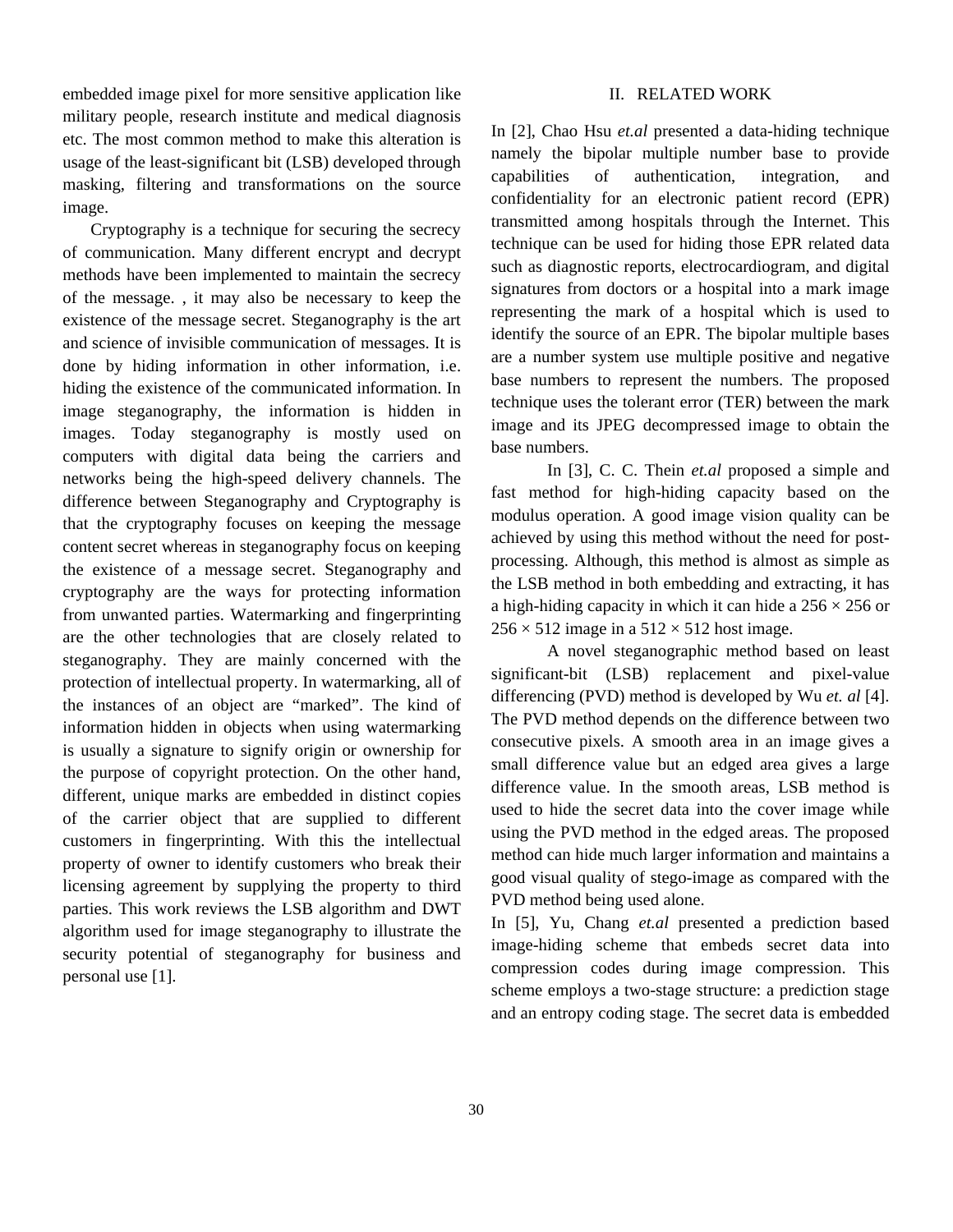into the difference values of a given image after the prediction stage is performed. According to the experimental results, the hiding capacity is high and image quality is better than Jpeg–Jsteg.

In [6], Li, Leung *et.al* introduced a new image hiding scheme by exploring the block similarity between the cover-image and the secret-image. Both of the cover image and the secret image are 8- bit gray scale images. Based on the block difference, the best match cover image block of the secret image is selected. Then, the error-matrix, the normalized-error-matrix, the differencedegree and the quantized-error-matrix between the coverimage block and secret-image block are computed. After that, the normalized-error-matrix and quantized errormatrix is used to modify the cover-image block. This scheme provides a high quality and the secret-image is completely extracted.

In[7], EL-Emam introduced a new algorithm based on hiding large data into colour bitmap(BMP) image by using adaptive image segmentation and adaptive image filtering of the cover-image. All pixels in cover-image are segmented into random numbers of uniform or non uniform segments,( non-uniform which is more secure than uniform segments because it used to carry the input data) after that applying a compression scheme on the secret data file to increase the amount of hiding secret data and perform encryption on secret data. In addition, the pixels in the cover image are selected randomly rather than sequentially by using a new concept called 'main cases and sub cases' for each byte in one pixel. The algorithm which is described by pseudo-code is presented and it is possible to implement a steganography algorithm to hide a large amount of data into a carrier bitmap image.

In[8], Yu, Chang *et.al* proposed a steganographic method for hiding a colour or a gray scale secret image in a true colour host image. There are three image-hiding types in the scheme: hiding a colour secret image in a true colour image, hiding a palette-based 256-color secret image in a true colour image, and hiding a gray scale image in a true colour image, which depends on the secret image that is to be hidden in a true colour host image. In

all three types of hiding, secret data are encrypted by data encryption standard (DES) method before they are embedded into the host image. The hiding capacity and good image quality are the results in that proposed method.

#### III. PROPOSED WORK

The proposed implementation of hiding text message behind the image in steganography application is depends on used operating system, processor and RAM, so that the operating system should be 32-bit windows OS with 1.84 GHz processor and 2 GB RAM (minimum requirement). The proposed method can applied on 512x512 colored or gray scaled images as shown in Fig. 1.1.



Apple Child









Game Car



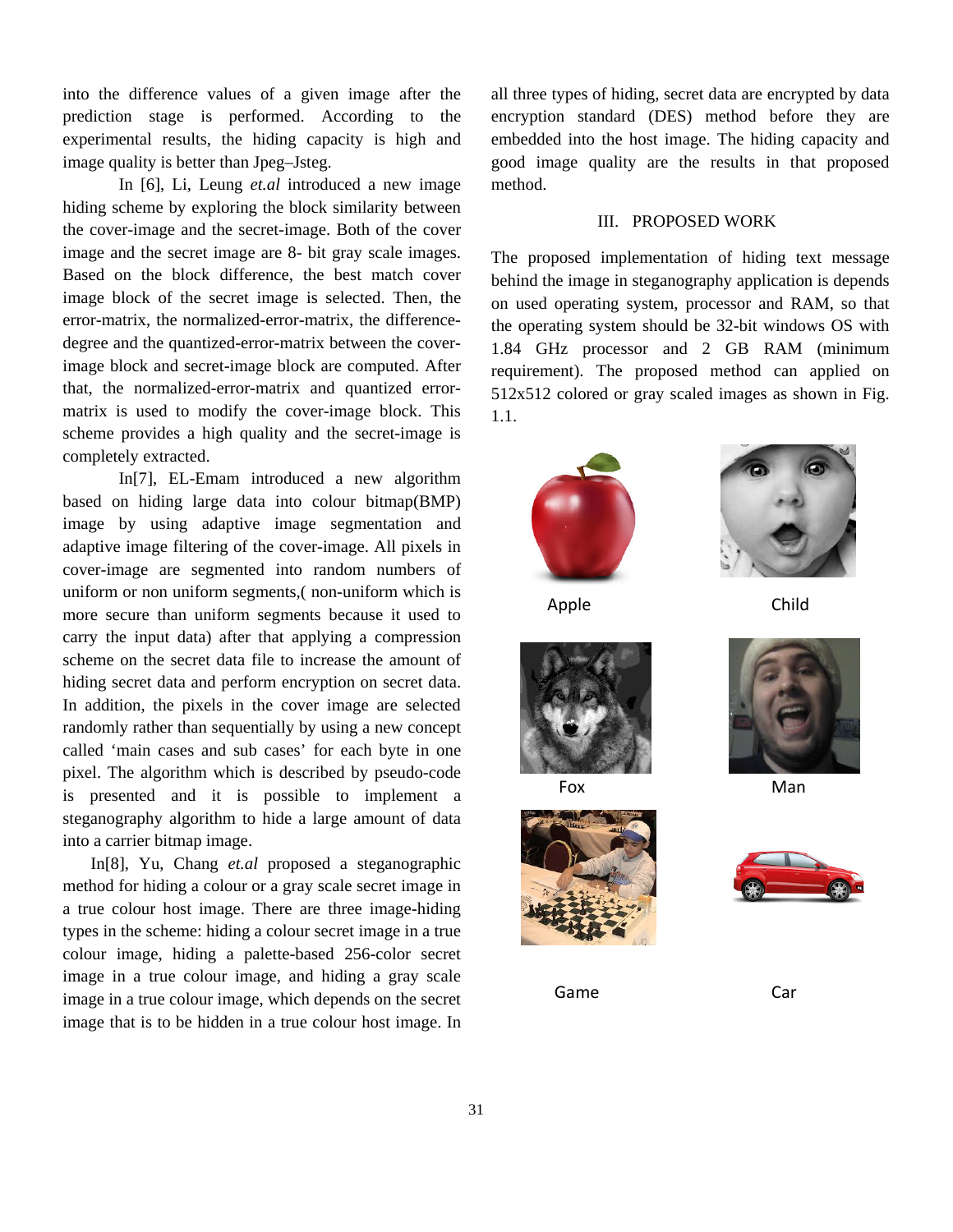



Home Cartoon

## Fig. 1.1 Input Cover Images

 The proposed work is done on 2 set of data image as shown in previous section. Both cover images have utilization of 100% and their respective accomplished results of reversible statistical analysis are as follows:

TABLE 1.1 VARIOUS VALUES FOR APPLE

| For Jet      | Initial Value | After<br>Embedding | After<br>OPAP |
|--------------|---------------|--------------------|---------------|
| $R_m - R_m$  | 0.00043184    | 0.40555            | 0.36939       |
| $S_m-S_{-m}$ | 0.0015642     | 0.40347            | 0.37095       |

TABLE 1.2 VARIOUS VALUES FOR CHILD

| For<br>Baboon | Initial<br>Value | After<br>Embedding | After<br><b>OPAP</b> |
|---------------|------------------|--------------------|----------------------|
| $R_m - R_m$   | 0.37183          | 0.40555            | 0.3683               |
| $S_m-S_{-m}$  | 0.36987          | 0.40347            | 0.36938              |

TABLE 1.3 VARIOUS VALUES FOR FOX

| For Jet     | Initial | After     | After       |
|-------------|---------|-----------|-------------|
|             | Value   | Embedding | <b>OPAP</b> |
| $R_m - R_m$ | 0.36815 | 0.40555   | 0.36641     |

| $S_m-S_{-m}$ | 0.37077<br>0.40347 | 0.36962 |
|--------------|--------------------|---------|
|--------------|--------------------|---------|

TABLE 1.4 VARIOUS VALUES FOR MAN

| For Baboon   | Initial<br>Value | After<br>Embedding | After<br>OPAP |
|--------------|------------------|--------------------|---------------|
| $R_m - R_m$  | 0.36519          | 0.40555            | 0.37408       |
| $S_m-S_{-m}$ | 0.37207          | 0.40347            | 0.36539       |

TABLE 1.5 VARIOUS VALUES FOR GAME

| For Jet      | Initial<br>Value | After<br>Embedding | After<br><b>OPAP</b> |
|--------------|------------------|--------------------|----------------------|
| $R_m-R$<br>m | 0.37083          | 0.40555            | 0.36846              |
| $S_m-S_{-m}$ | 0.37073          | 0.40347            | 0.37207              |

TABLE 1.6 VARIOUS VALUES FOR CAR

| For Baboon   | Initial<br>Value | After<br>Embedding | After<br><b>OPAP</b> |
|--------------|------------------|--------------------|----------------------|
| $R_m - R_m$  | 0.3649           | 0.40555            | 0.36544              |
| $S_m-S_{-m}$ | 0.36808          | 0.40347            | 0.36593              |

TABLE 1.7 VARIOUS VALUES FOR HOUSE

| For Jet      | Initial<br>Value | After<br>Embedding | After<br><b>OPAP</b> |
|--------------|------------------|--------------------|----------------------|
| $R_m - R_m$  | 0.36176          | 0.40555            | 0.36546              |
| $S_m-S_{-m}$ | 0.37477          | 0.40347            | 0.36568              |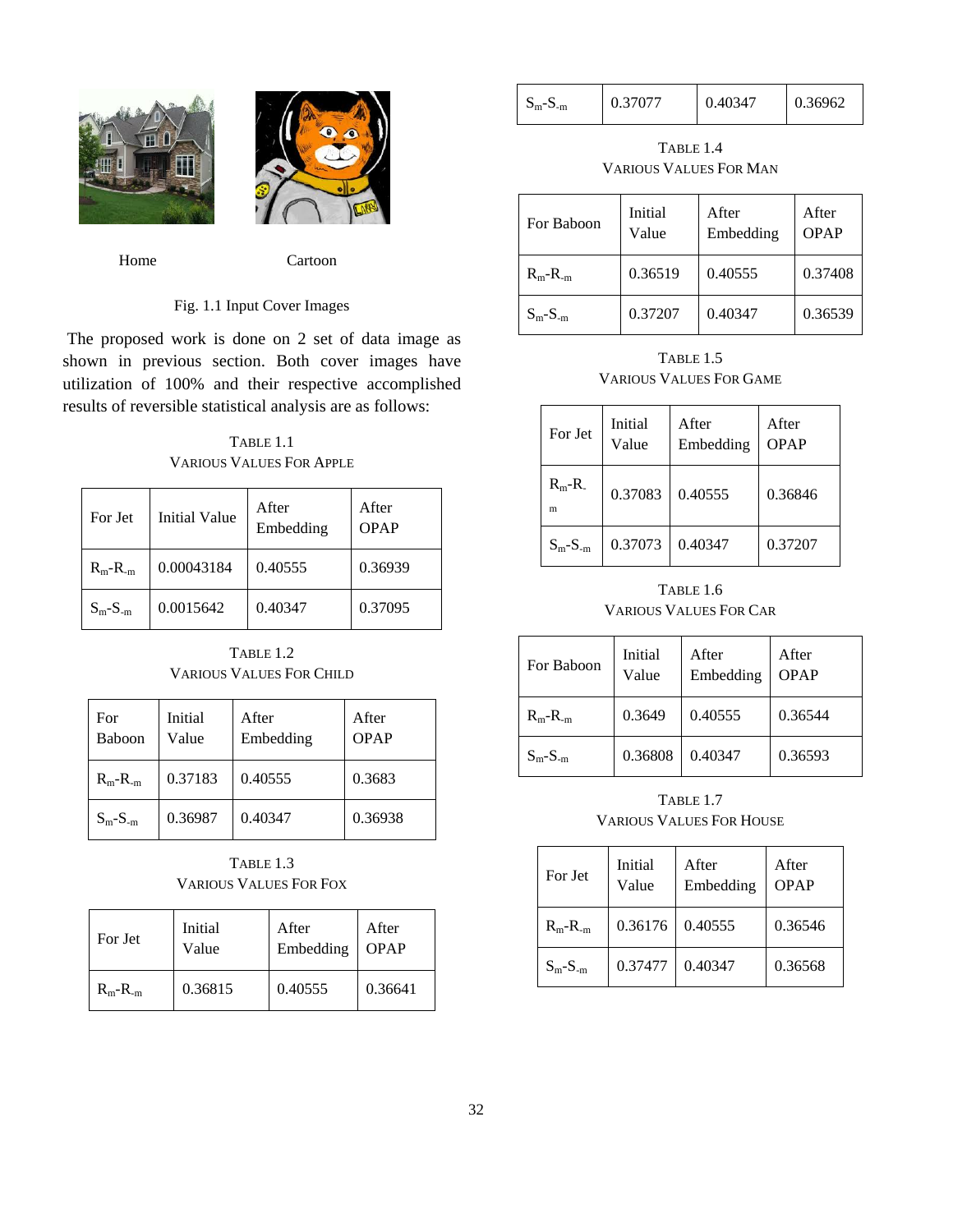| For Baboon   | Initial<br>Value | After<br>Embedding | After<br><b>OPAP</b> |
|--------------|------------------|--------------------|----------------------|
| $R_m - R_m$  | 0.3653           | 0.40555            | 0.36447              |
| $S_m-S_{-m}$ | 0.36643          | 0.40347            | 0.36498              |

TABLE 1.8 VARIOUS VALUES FOR CARTOON

Tables 1.1 to 1.8 have shown the values of  $|R_m-R_m|$  and |Sm-S-m| that represent the RS-steganalysis on the regular and singular block. It can be seen that the value of  $|R_{m}-R_{-}|$  $_{\text{m}}$  and  $|S_{\text{m}}-S_{\text{-m}}|$  increases from initial value before embedding and after embedding that exhibits a strong correlation in potential of RS-analysis and the designed module. At initial stage, the values are less, after embedding the message, values increases and finally after applying optimal pixel adjustment process values are decreasing. Human visual system is not able to differentiate the colored images with PSNR more than 36 dB.

TABLE 1.9 COMPARISON OF CAPACITY AND PSNR FOR 4-LSBS

| Cover<br>Image | Hiding<br>Capacity<br>(bits) | Data<br>Size<br>(KB) | <b>PSNR</b><br>(dB) |
|----------------|------------------------------|----------------------|---------------------|
| Apple          | 2137696 (4-LSBs)             | 260                  | 26.11               |
| Child          | 2137696 (4-LSBs)             | 260                  | 34.80               |
| Fox            | 2137696 (4-LSBs)             | 260                  | 67.12               |
| Man            | 2137696 (4-LSBs)             | 260                  | 74.14               |
| Game           | 2137696 (4-LSBs)             | 260                  | 38.88               |
| Car            | 2137696 (4-LSBs)             | 260                  | 15.56               |
| House          | 2137696 (4-LSBs)             | 260                  | 46.22               |
| Cartoon        | 2137696 (4-LSBs)             | 260                  | 43.61               |

Fig. 1.2 shows the images after embedding with 4-LSBs. As we compare these embedded images with the input cover images (fig. 1.1), we realize that there are no significant changes in images. The embedded images look like the same as cover images. So the attackers cannot realize in between the communication of two parties that secret message is embedded in these images.



Apple Child













Game Car



House Cartoon

Fig. 1.2 Images after embedding data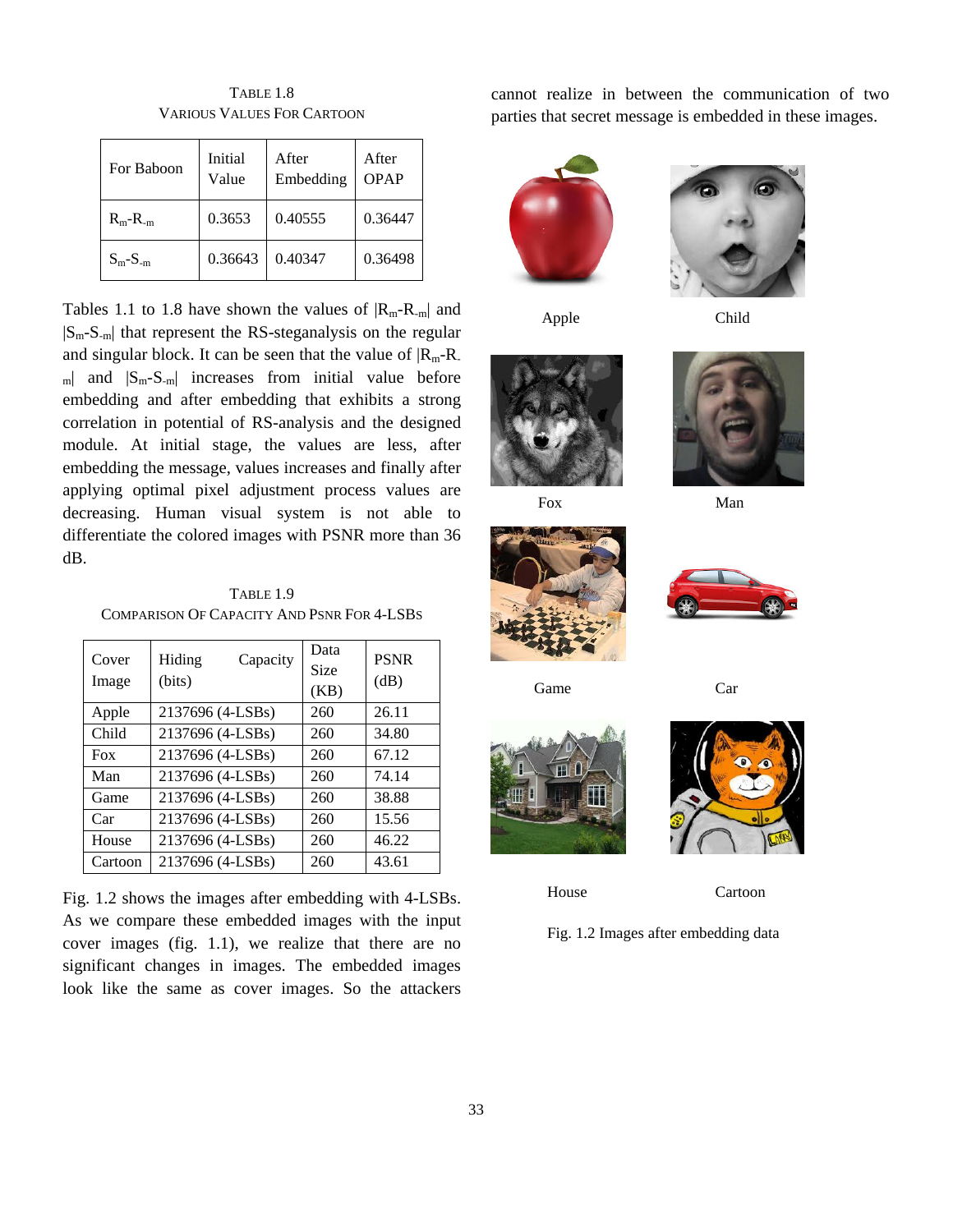

g) Histogram of house h) Histogram of cartoon

Fig. 1.3. Input cover images histograms

Fig. 1.3 shows the histogram of input cover images. Now the various algorithms such as data embedding, RS analysis and genetic are applied on the cover images. The output stegified image histogram after embedding the data is same as fig. 1.3.

The proposed work considering different image such as gray scale and colored. It can be easily seen by results that proposed research work has better data hiding capacity, 100% utilization, better PSNR value and the best security against attacks as compared with all existing methods. PSNR value comparisons of different images are as shown below:



Fig. 1.4. PSNR comparison for different images

# IV. CONCLUSION AND FUTURE WORK

Steganography is a interesting subject and outside of the mainstream cryptography and system administration that most of us deal with day after day. As steganography becomes more widely used in computing there are issues that need to be resolved. There are a wide variety of different techniques with their own advantages and disadvantages. Steganography transmits secrets through apparently innocuous covers in an effort to conceal the existence of a secret. Digital image steganography and its derivatives are growing in use and application. In areas where cryptography and strong encryption are being outlawed, citizens are looking at steganography to circumvent such policies and pass messages covertly. As